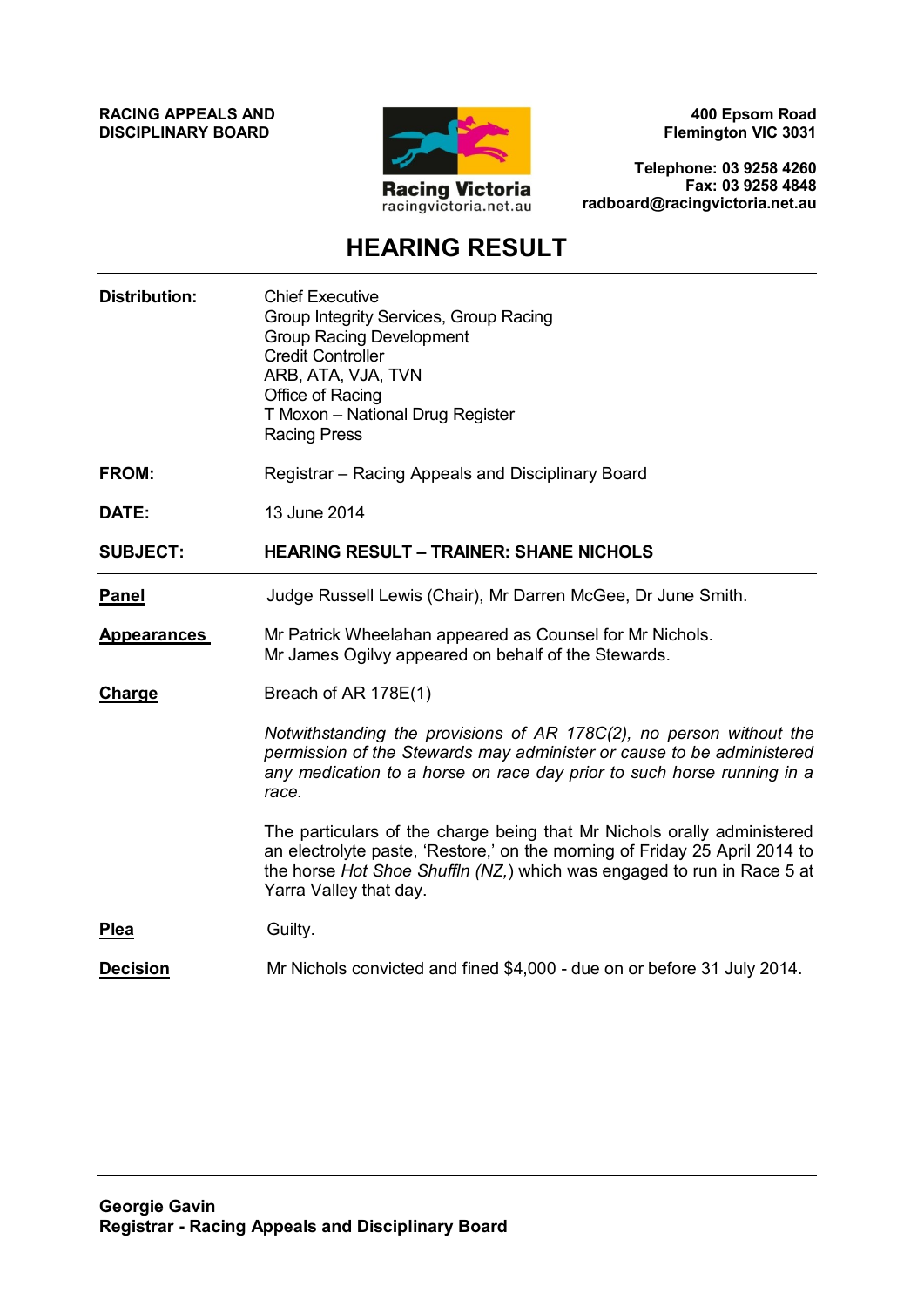## **TRANSCRIPT OF PROCEEDINGS**

## **RACING APPEALS AND DISCIPLINARY BOARD**

 $\mathcal{L}_\text{max}$  , and the contribution of the contribution of the contribution of the contribution of the contribution of the contribution of the contribution of the contribution of the contribution of the contribution of t

**HIS HONOUR JUDGE R.P.L. LEWIS, Chairman MR D. McGEE DR J. SMITH**

**EXTRACT OF PROCEEDINGS**

**DECISION**

## **IN THE MATTER OF SHANE NICHOLS**

**MELBOURNE**

**FRIDAY, 13 JUNE 2014**

MR J. OGILVY appeared on behalf of the RVL Stewards

MR P. WHEELAHAN appeared on behalf of Mr S. Nichols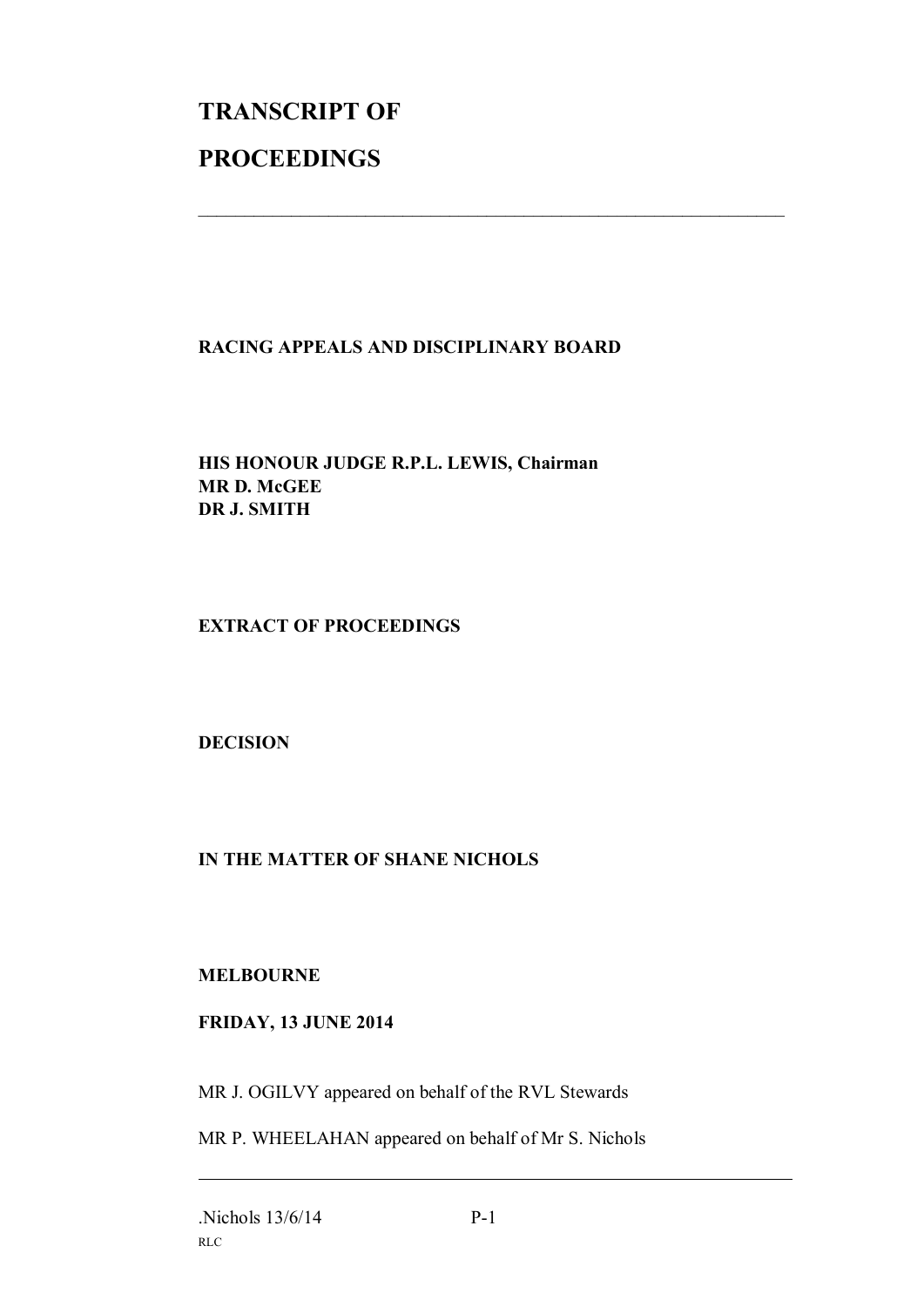CHAIRMAN: Shane Nichols, you have pleaded guilty to a charge laid under Australian Rule of Racing 178E(1), in that on 25 April 2014, you administered medication to a horse trained by you on race day without the permission of the Stewards. This offence carries with it a minimum mandatory penalty of six months' disqualification unless special circumstances are established which would lead the Board to impose a lesser penalty.

The medication in question is a proprietary product called Restore which is an electrolyte supplement. It is not a prohibited substance. On race morning, the Stewards visited your stables in time to observe you administering Restore which was an oral paste. Under questioning by the Stewards, you made full admissions and explained that you had omitted to medicate the horse the previous day and it was an act of stupidity to medicate the horse on that morning.

At this hearing, it transpires that your action was not so much an act of stupidity as an aberration. The Board regards these admissions as representing a plea of guilty at the earliest opportunity. Accordingly, the Board is satisfied that a special circumstance has been established.

Further, the Board is satisfied that you have exhibited moral contrition and that you have an excellent reputation in the racing industry. In 25 years, you have never been convicted of any offence under the Rules of Racing.